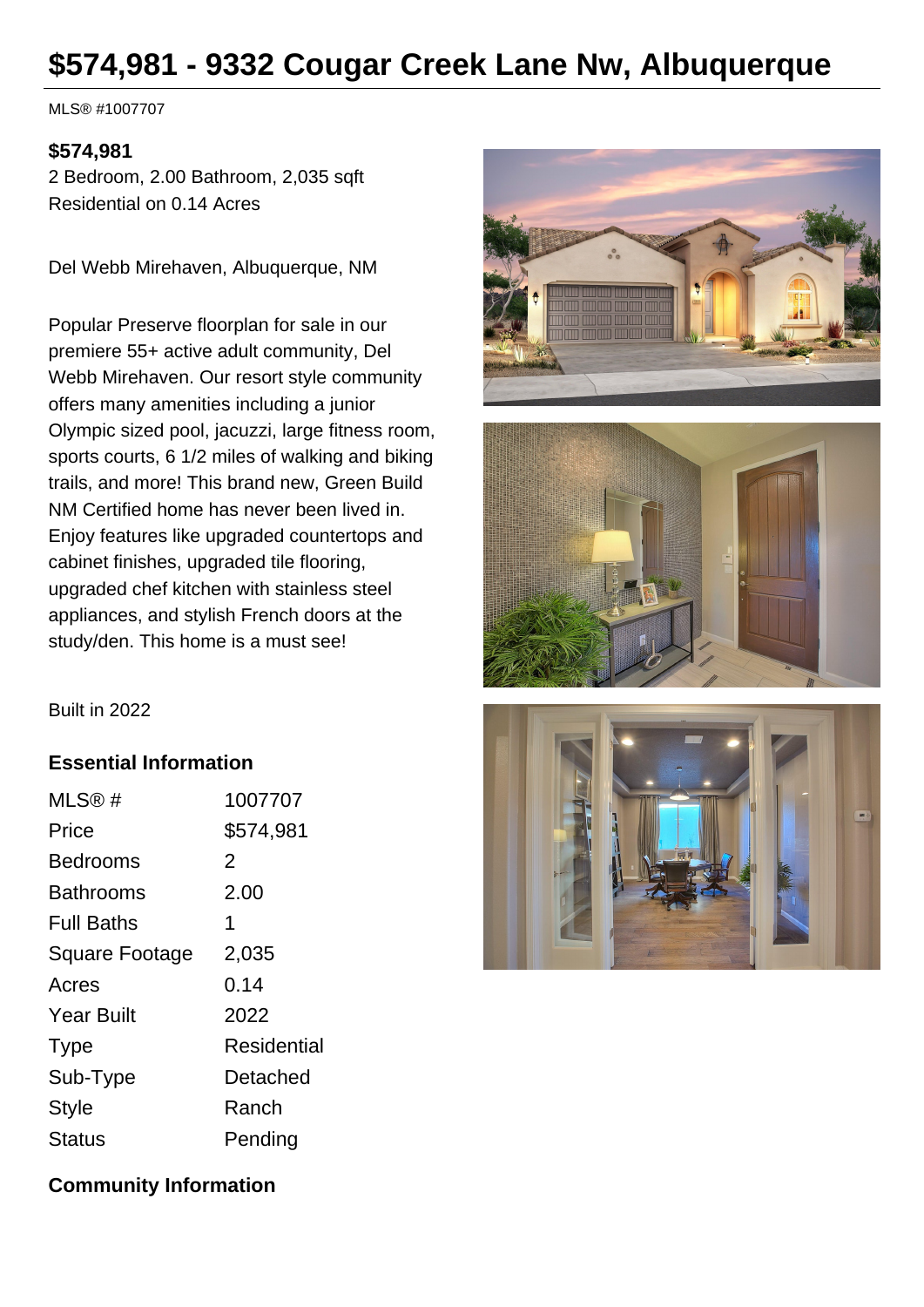| <b>Address</b> | 9332 Cougar Creek Lane Nw |
|----------------|---------------------------|
| Area           | 110 - Northwest Heights   |
| Subdivision    | Del Webb Mirehaven        |
| City           | Albuquerque               |
| County         | <b>Bernalillo</b>         |
| <b>State</b>   | <b>NM</b>                 |
| Zip Code       | 87120                     |

## **Amenities**

| <b>Utilities</b> | <b>See Remarks</b>                           |
|------------------|----------------------------------------------|
| Features         | Common Grounds/Area                          |
| Parking          | Attached, Finished Garage, Garage, Oversized |
| # of Garages     | $\mathcal{P}$                                |
| Garages          | Garage Door Opener                           |

## **Interior**

| Interior                 | Carpet, Tile, Wood                                                                               |  |  |
|--------------------------|--------------------------------------------------------------------------------------------------|--|--|
| <b>Interior Features</b> | Separate/Formal Dining Room, Great Room, Home Office, Kitchen<br>Island, Pantry, Separate Shower |  |  |
| Appliances               | Double Oven, Dishwasher, Disposal, Microwave, Range Hood, Self<br><b>Cleaning Oven</b>           |  |  |
| Heating                  | Central, Forced Air, Natural Gas                                                                 |  |  |
| Cooling                  | Refrigerated                                                                                     |  |  |
| <b>Fireplaces</b>        | Gas Log                                                                                          |  |  |
| # of Stories             | 1                                                                                                |  |  |
| <b>Stories</b>           | <b>One</b>                                                                                       |  |  |

## **Exterior**

|                | Exterior Features Fence, Private Yard, Sprinkler/Irrigation, Landscaping                |  |  |
|----------------|-----------------------------------------------------------------------------------------|--|--|
| <b>Windows</b> | Bay Window(s), Double Pane Windows, Insulated Windows, Low<br><b>Emissivity Windows</b> |  |  |
| Construction   | Frame, Stucco                                                                           |  |  |

# **School Information**

| Elementary    | <b>Painted Sky</b>  |
|---------------|---------------------|
| <b>Middle</b> | <b>Jimmy Carter</b> |
| High          | West Mesa           |

## **Additional Information**

Date Listed January 24th, 2022